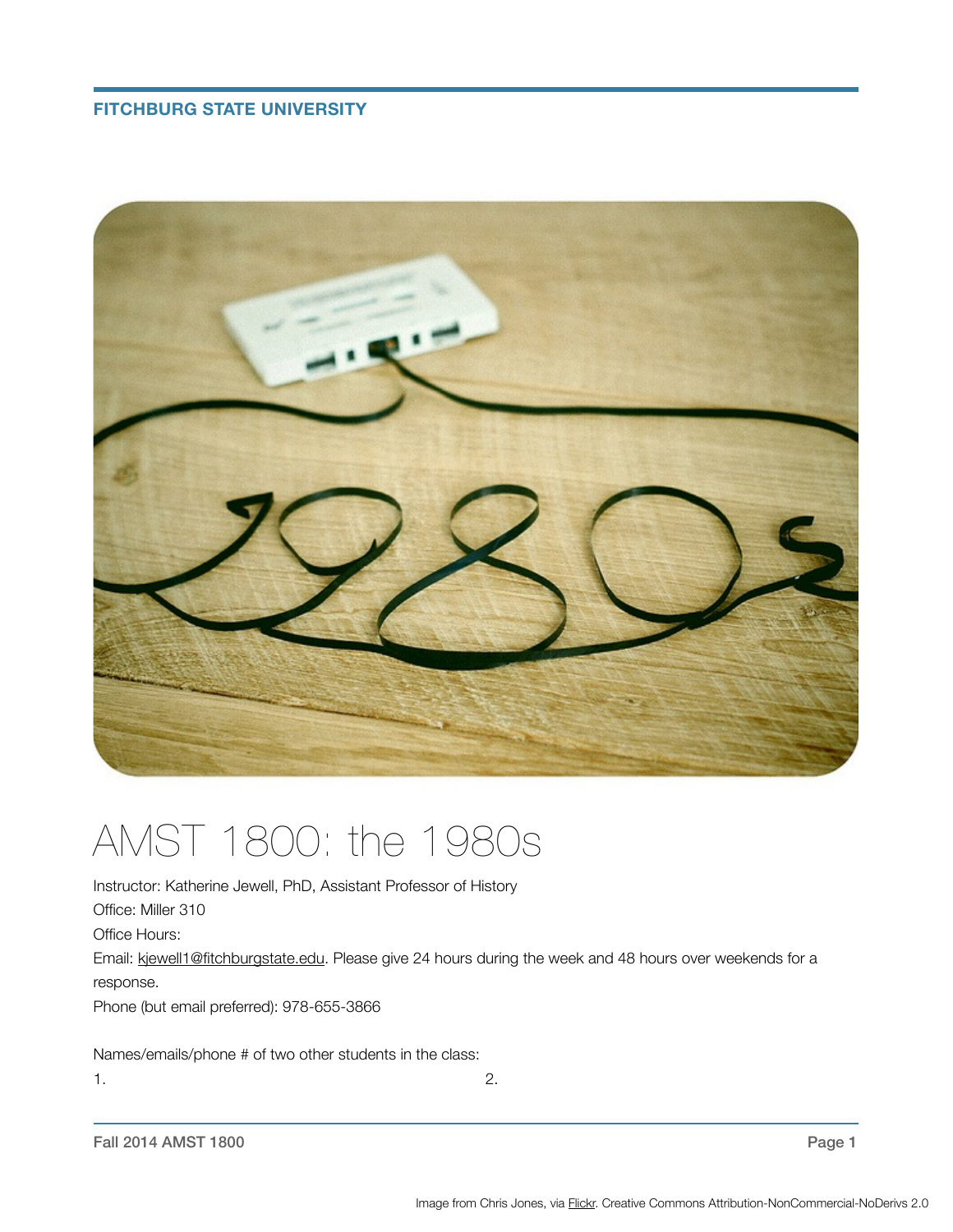# **FITCHBURG STATE UNIVERSITY**



#### **Course Details**

Meetings: every Wednesday and Friday, 12:30pm - 1:45 pm

Classroom: Thompson 202

#### **Your Professor**

Professor Jewell received her BA from Vanderbilt University with a double major in History and Anthropology and her MA and PhD from Boston University in American History, where she studied under Louis Ferleger and Bruce Schulman. Her dissertation is forthcoming as a book, *Dead as Dixie: the Southern States Industrial Council and the End of the New South, 1933-1964*. She has published several articles and book reviews, and presented at conferences across the United States and Great Britain. She specializes in U.S. political and economic history with a focus on the South, and has a particular interest in the relationship among institutions, popular culture, and politics.

#### **Topic**

This course introduces the field of American Studies through a case study of a particular historical moment: the 1980s. We will explore issues of American society and identity in that decade through variety of interdisciplinary primary and secondary sources. These include: discussion of historical, political, and cultural issues such as the Reagan Administration, the Cold War, and the changes in political culture related to regional development, technological change, and the culture wars; analysis of popular artistic media such as action movies, pop music, and sitcoms.

#### **Required Materials**

Gil Troy and Vincent J. Cannato, eds *Living in the Eighties* (New York: Oxford University Press, 2009).

One additional film, novel, or memoir produced in or written about the 1980s (available at the library or through ILL) for the second response essay. More details available in class.

Available at the campus bookstore or your online retailer. Also available as an e-book, if that is your preference. All other reading materials will be made available on Blackboard or handed out in class. I selected this book because it features essays from a wide range of historians and public figures writing on the 1980s. The historians who compiled these essays are well-known and respected historians of the United States, and each essay is accessible without compromising complexity and nuance. I will also place a copy of the reading on reserve in the library if you do not have the means to purchase a copy.

# POLICIES

Remember, at Fitchburg State, we use the Carnegie Unit and Credit Hour. The definition, from the Carnegie Foundation, reads, "For a lecture class, one unit is considered to be one hour of lecture class time and two hours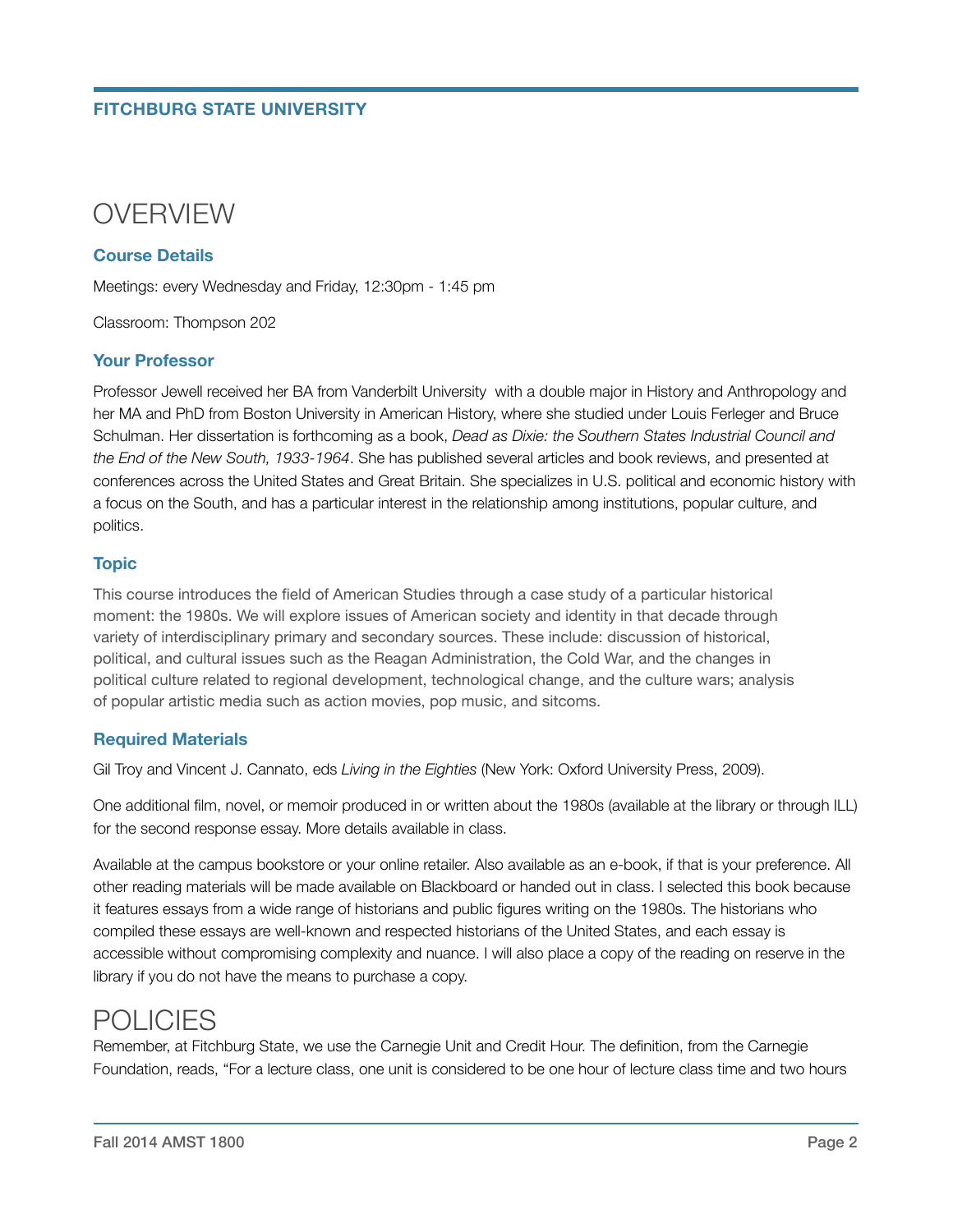# **FITCHBURG STATE UNIVERSITY**

per week of homework. For the typical three-unit class, a student spends three hours per week in class and should do six hours per week of homework." Our class, as a three credit class, follows this expectation that you will spend at least 6 hours of time per week outside of class preparing assignments, reading, and reflecting on what has been discussed in class. This may vary week to week, and is considered the minimum effort for a passing grade. Excellence will require more effort.

#### **Expectations**

- 1) **Attend class.** This course relies heavily on discussion, and for this to succeed you must be present and on time.
- **2) Read all assigned material.** Readings provide a common ground upon which we build our inquiry. Without that common ground, we cannot fully explore the themes and skills developed in the course. Important: **you should take notes on all assigned readings.**
- 3) **Be attentive and participate in class.**
- 4) **Complete all required assignments in a timely fashion.** The assignments provide formal opportunities to articulate your thought on what we discuss in class. Extensions, if necessary for emergency reasons, require advance arrangement and approval from me.

Fitchburg State encourages the full participation of individuals with disabilities in all aspects of campus living and learning. To support access and inclusion, Fitchburg State offers reasonable accommodations to students who have documented disabilities (e.g. physical, learning, psychiatric, sensory, etc.). If you require accommodations for this class, please provide me with a copy of your Accommodation Agreement as soon as possible so that we can discuss your specific needs. Any information that you share with me will be held in the strictest confidence, unless you give me permission to do otherwise. Contact Disability Services a.s.a.p. to establish your eligibility: www.fitchburgstate.edu/disability or 978-665-4020.

#### **Email**

Email is my preferred form of communication. However, to manage time spent on emails, I tend to only check it twice a day. Because of this, you should plan to not hear back for 24 hours during the week and not over the weekend. That doesn't mean you won't hear back earlier, but you should not expect this. Some additional guidelines for email, which is a form of professional communication:

- 1. Copyedit and proofread
- 2. Have greetings/signatures
- 3. Have a meaningful subject line (not "Question" or "Class" or "From your student," or whatever.)
- 4. Don't demand that I write back by a set time or as soon as possible; almost by definition, if I've not responded, that means I've not been able to.
- 5. I do not discuss grades over e-mail, and I will not reveal meaningful grades over e-mail.

#### **Attendance**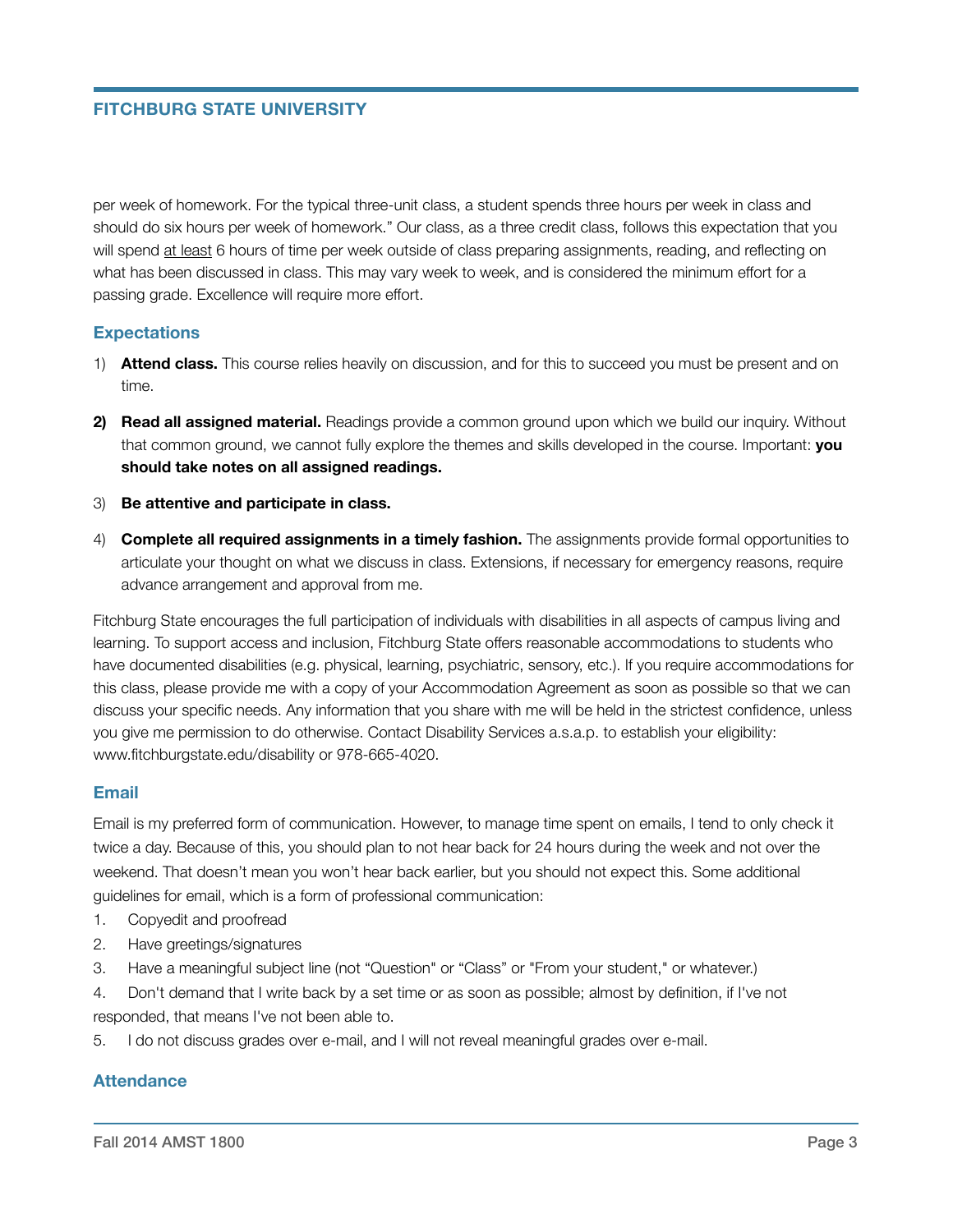You may miss three classes without penalty. After three misses (whether excused or unexcused — I do not distinguish between them: you are either in class or you are not, and I don't want to play policeman to find out if you really were ferrying grandma to her hip replacement), I reserve the right to lower your grade at my discretion; after six absences you risk failure of the course.

# **Digital Etiquette**

COURSE GOALS

Rules of decorum and respect for others apply here. Use common sense. Please turn off all phones and DO NOT look at them during class (unless instructed to do so). The classroom should be a place apart from the outside world, at least for a brief time. Please notify your boss, family, and friends of when you will be unavailable because you are in class. They should not assume they can reach you during these times. Besides, it's good for you to unplug!

• Laptops: In theory they are excellent tools for note taking. However, data has shown me (and others) that they are more distraction than of use in taking notes. In an informal survey, students who use laptops in my class earn a final grade 8-12 points lower than the class average. **If you insist on taking notes on a laptop, I ask that you sit at the back of the class so your screen does not become a distraction for others.**

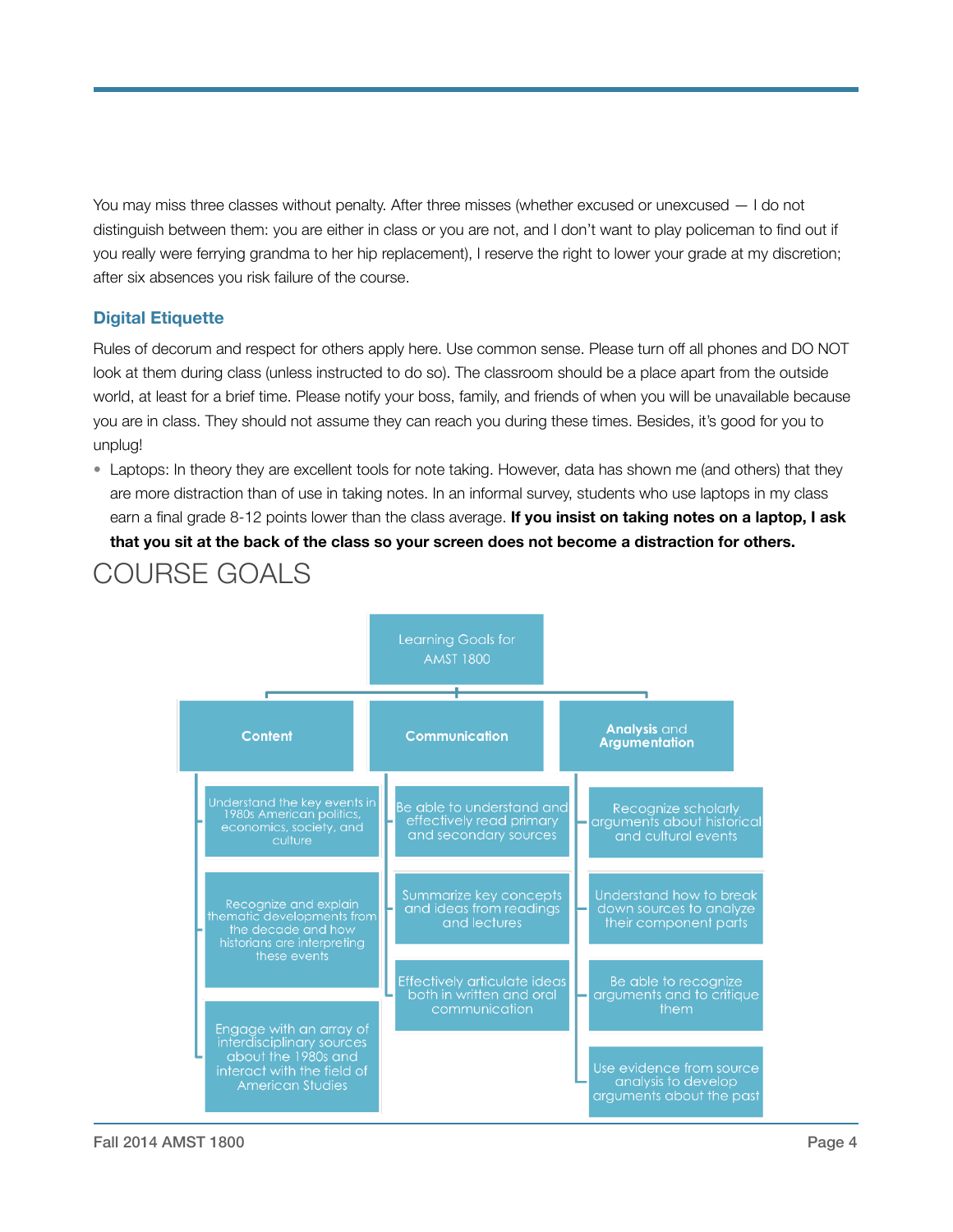Student outcomes may vary according to their level of competency in these abilities upon starting the class, and you can only expect to acquire these skills if you honor all course policies, attend class regularly, complete all assigned work on time and in good faith, and meet the course's expectations of you as a student.

# **Assignments and Grading**

I will hand out more information about all assignments in class.

20% First Response Essay (3-4 pages) - due October 10

25% Second Response Essay (3-4 pages) - due November 14

30% Final Paper: to be based on your reading of a selection of primary sources from the 1980s. (6-8 pages) - due Final Exam date in class

15% Participation: based on your attendance as well as quality and quantity of class participation. Note that you will be expected to participate every class period. If you have problems with shyness or are otherwise unsure of what constitutes good participation, see me in my office hours. In-class activities will include ungraded writing exercises and other assessments.

10% Reading Quizzes (for each Troy/Cannato essay)

I grade all assignments on a percentage scale based off of the Fitchburg State University grading policies. Late work is only acceptable if you have obtained an extension from me ahead of time. Students must complete all assignments to pass the class.

# **Course Schedule and Organization**

Our course topics will proceed both chronologically and thematically. We will begin with a discussion of why historians tend to talk in "decades," and look at some of the issues from the 1970s that affected Americans as they transitioned to a new decade. Next, we will explore the presidency of Ronald Reagan and the idea that he symbolized the decade. From there we will explore topics in depth related to how Americans lived in the 1980s, as well as how developments in the decade shaped American politics, economics, social dynamics, and culture.

Each week you will read at least one secondary source essay (sometimes more than one), as well as primary sources assigned inside or outside of class. Class will consist of both lecture and discussion, and will vary from week to week.

| <b>Date</b> | Dav                   | Topic                               | <b>Reading (entries marked BB</b><br>can be found on Blackboard) | <b>Assignment</b> |
|-------------|-----------------------|-------------------------------------|------------------------------------------------------------------|-------------------|
| 9/5/2014    | Fridav                | <b>Introductions</b>                |                                                                  |                   |
|             | $9/10/2014$ Wednesday | Introduction to the<br><b>1980s</b> | TBA                                                              |                   |

# Schedule of Readings and Assignments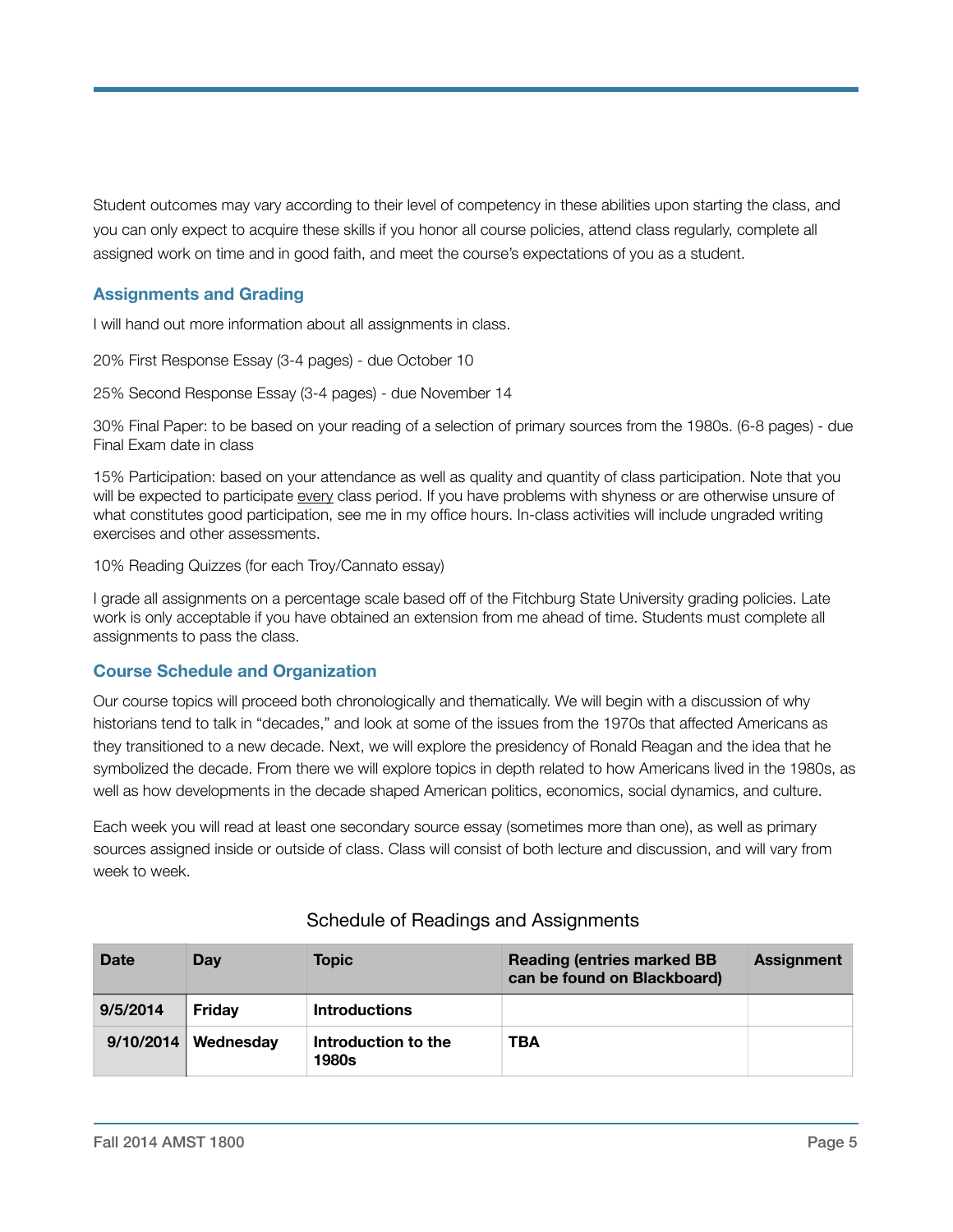| <b>Date</b>       | Day           | <b>Topic</b>                                                                     | <b>Reading (entries marked BB</b><br>can be found on Blackboard)                                                                                                                                                                | <b>Assignment</b>   |
|-------------------|---------------|----------------------------------------------------------------------------------|---------------------------------------------------------------------------------------------------------------------------------------------------------------------------------------------------------------------------------|---------------------|
| 9/12/2014         | <b>Friday</b> | <b>The Decade Problem</b>                                                        | Lasch, "Counting by<br>Tens," (BB)                                                                                                                                                                                              |                     |
| 9/17/2014         | Wednesday     | What the 70s Wrought                                                             | Primary Sources 1 (BB); Cowie,<br>"Something's Happening to<br>People Like Me" (BB)                                                                                                                                             |                     |
| 9/19/2014         | <b>Friday</b> | Reagan and the<br><b>Eighties: Conservatives</b><br>in Power                     | Troy/Cannato Ch. 1. "Ronald<br>Reagan's 100-Day Revolution",<br><b>Gil Troy</b>                                                                                                                                                 |                     |
| 9/24/2014         | Wednesday     | <b>Conservatism and the</b><br><b>1980s</b>                                      | Troy/Cannato 2. "The<br><b>Conservative Renaissance: An</b><br>Insider's Perspective,", Edwin<br><b>Meese III</b>                                                                                                               |                     |
| 9/26/2014         | <b>Friday</b> | <b>Reagan and</b><br><b>Conservatives:</b><br><b>Evangelicals</b>                | Troy/Cannato Ch. "Reaganizing<br><b>Religion: Changing Political</b><br>and Cultural Norms among<br><b>Evangelicals in Ronald</b><br>Reagan's America,", Lauren F.<br><b>Winner</b>                                             |                     |
| 10/1/2014         | Wednesday     | Yuppies, Reaganomics,<br>and the "Greed" Decade                                  | Troy/Cannato Ch. 8.<br>"Reaganomics: The Rise of the<br>Yuppie, the Decline of Labor,<br>the Lure of Wall Street,", Kim<br><b>Phillips-Fein</b>                                                                                 |                     |
| 10/3/2014         | <b>Friday</b> | <b>Diagnosing a "Money</b><br><b>Culture" with Popular</b><br><b>Media</b>       | Bring three examples from<br>popular media (tv, movies, ads,<br>newspaper and magazine<br>articles, even memes are fair<br>game) that can help us<br>diagnose current Americans'<br>attitudes towards the economy<br>and money. |                     |
| 10/8/2014         | Wednesday     | The Other Side of the<br>1980s: Liberalism                                       | Troy/Cannato: Ch. 4. "The<br><b>Liberal Eclipse - and</b><br>Reorientation,", David<br>Greenberg                                                                                                                                |                     |
| 10/10/2014 Friday |               | <b>Morning in America?</b><br>The Reagan Decade? A<br><b>Reaganized America?</b> |                                                                                                                                                                                                                                 | Response<br>Paper 1 |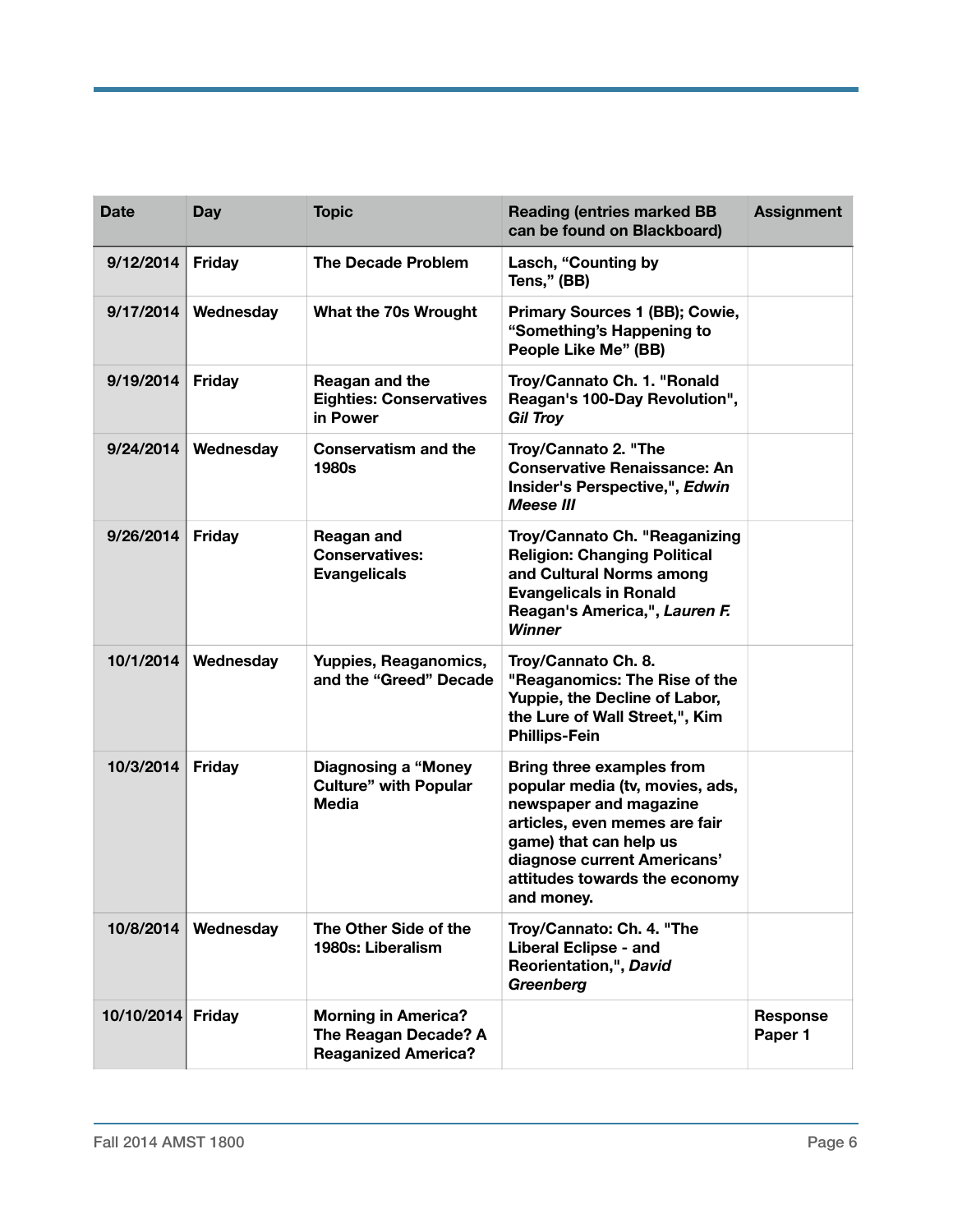| <b>Date</b>       | Day                  | <b>Topic</b>                                                                     | <b>Reading (entries marked BB</b><br>can be found on Blackboard)                                                                                                             | <b>Assignment</b>                     |
|-------------------|----------------------|----------------------------------------------------------------------------------|------------------------------------------------------------------------------------------------------------------------------------------------------------------------------|---------------------------------------|
|                   | 10/15/2014 Wednesday | <b>Politics and Place:</b><br><b>Region</b>                                      | Troy/Cannato Ch. 3<br>"Conservatism - and the South<br>- Rise Again,", Joseph<br><b>Crespino</b>                                                                             |                                       |
| 10/17/2014 Friday |                      | <b>Politics and Place: the</b><br><b>Suburbs</b>                                 | <b>TBA</b>                                                                                                                                                                   |                                       |
|                   | 10/22/2014 Wednesday | <b>Politics and Place: The</b><br>City                                           | Troy/Cannato Ch. 5. "Bright<br><b>Lights, Doomed Cities: The</b><br>Rise or Fall of New York City in<br>the 1980s,", Vincent J. Cannato                                      |                                       |
| 10/24/2014 Friday |                      | <b>Politics and Place: Rural</b><br><b>America and Popular</b><br><b>Culture</b> | <b>Primary Sources 2 (BB)</b>                                                                                                                                                |                                       |
|                   | 10/29/2014 Wednesday | Gender                                                                           | Troy/Cannato Ch. 6. "Madonna<br><b>Feminism: Steps Forward and</b><br>Back in the 80s,", Sara Evans                                                                          |                                       |
| 10/31/2014 Friday |                      | Women and the Media                                                              | <b>Primary Sources 3 (BB)</b>                                                                                                                                                |                                       |
| 11/5/2014         | Wednesday            | <b>Film and Television</b><br><b>Review</b>                                      | Watch 1 movie or 3 episodes of a<br>tv series and participate in online<br>discussion                                                                                        |                                       |
| 11/7/2014         | <b>Friday</b>        | <b>Race and Ethnicity I</b>                                                      | Troy/Cannato Ch. 7. "The<br><b>Disuniting of America?: The</b><br>Rise of Multiculturalism,",<br><b>Mark Brilliant</b>                                                       |                                       |
|                   | 11/12/2014 Wednesday | <b>Race and Ethnicity II</b>                                                     | <b>Primary Sources 4 (BB)</b>                                                                                                                                                |                                       |
| 11/14/2014 Friday |                      | <b>No Class</b>                                                                  | Online discussion and paper<br>due                                                                                                                                           | <b>Response</b><br>Paper <sub>2</sub> |
|                   | 11/19/2014 Wednesday | 80s Pop Culture intro                                                            | Troy/Cannato Ch. 10. "Just<br>Where is Graceland?: 80s Pop<br><b>Culture through Music,", Steve</b><br>Greenberg                                                             |                                       |
| 11/21/2014 Friday |                      | The Mall and the 1980s                                                           | Troy/Cannato Ch. 11. "The<br><b>Privatization of Everyday Life:</b><br><b>Public Policy, Public Services</b><br>and Public Space in Reagan's<br>America,", Bruce J. Schulman |                                       |